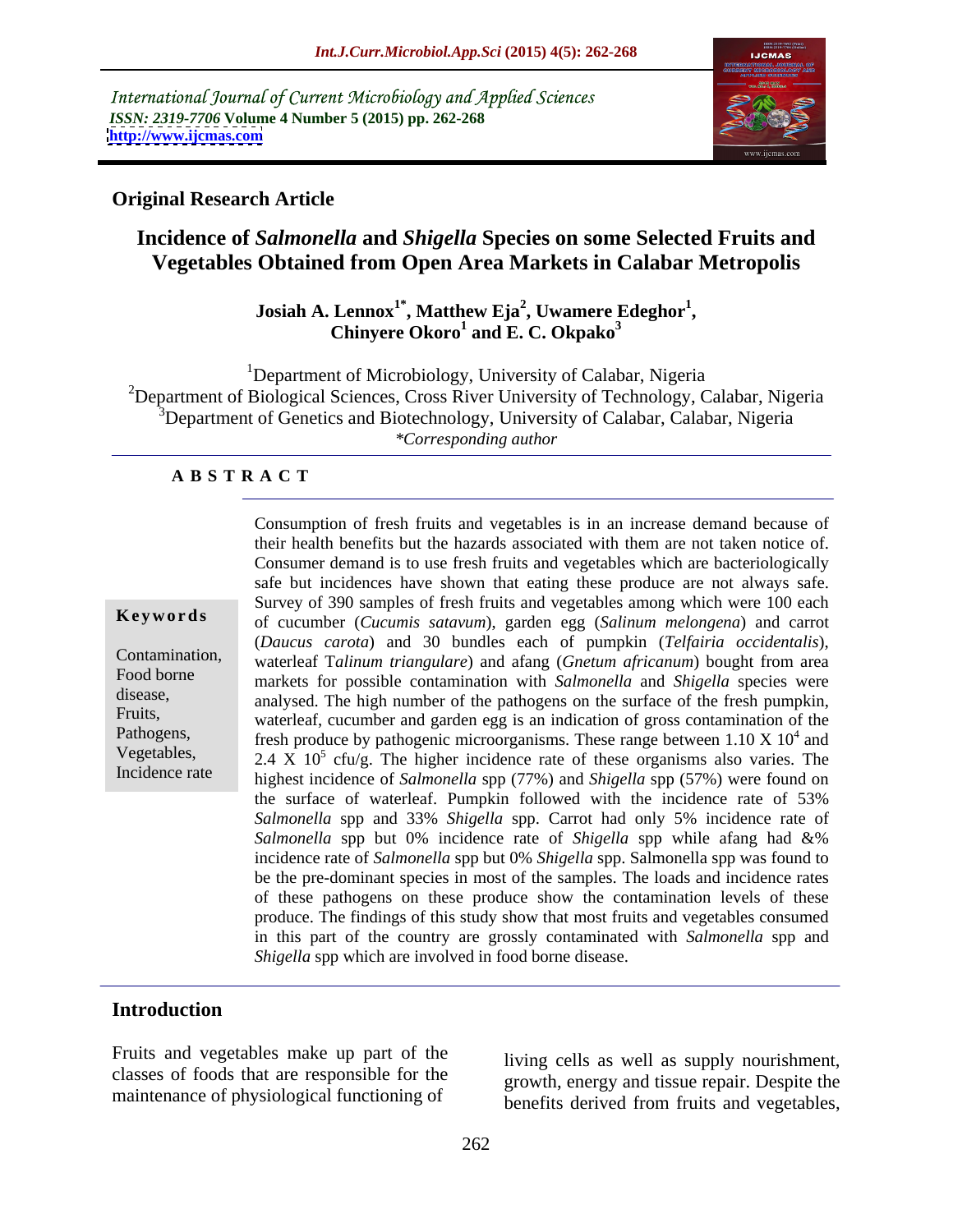they are major sources of food borne produce are hawked along the highways and diseases (Robinson *et al.,* 2000). The sold in open markets. Lennox and number of documented outbreaks of human Efiuvwevwere (2012; 2013; 2014) in their infections associated with the consumption work on cucumber and garden egg isolated of raw fruits, vegetables and unpasteurized *Salmonella* and *Shigella* species from these fruit juices has increased in recent years (Buck *et al.,* 2003). More recently, There is therefore the possibility that they salmonellosis has been linked to tomatoes, will carry and harbor pathogens that can seed sprouts, cantaloupe, mamey, apple cause food borne diseases. Handling of these juice and orange juice (Beuchat, 2002). There are also documented associations of make them vulnerable to gross shigellosis with lettuce, scallions and parsley contamination with food borne pathogens (Martin *et al.,* 2003, Cook *et al.,* 1995). As such as *Salmonella* and *Shigella* species. can be seen above *Salmonella* and *Shigella* This study is therefore aimed at assessing species have been associated with food the possible contamination of these produce borne diseases with significant morbidity and mortality rate in people of all ages. In the U.S., between 1995 and 1998, there were 9 outbreaks of food borne illnesses caused by *Salmonella* spp or *E. coli* 0157:H7 due to **Samples collection** consumption of fresh vegetable sprouts (Martin *et al.,* 2003). All these reported A total of 390 fruit/vegetable samples were cases are from Europe, U.S.A. and other bought at random from the area local developed countries result from eating raw markets at different times for a period of 3 fruits and vegetables. In this part of the months (January, April and July). These world, there are no documented cases of comprised of 100 cucumbers, 100 garden illnesses resulting from eating fresh fruits eggs, 30 bundles of pumpkin, 30 bundles of and vegetables. This is not to say that people afang, 30 bundles of waterleaf and 100 in this country do not get sick from eating carrots which were placed in food grade these produce. It will therefore not be out of bags and transported to the laboratory and place to say that most common sicknesses in analyzed immediately while others that this country are caused by eating could not be analyzed immediately were contaminated fruits and vegetables. Despite the efforts of the regulatory agencies to ascertain the safety of fruits and vegetables, the incidences have continued to rise in

(*Talinum triangulare*), pumpkin (*Telfairia*  garden egg (*Solanum melongena*) and cucumber (*Cucumis sativus*) are common vegetables and fruits in this country. Some of them are eaten raw while others are **For Shigella species isolation and** mostly cooked half done. Again these

vegetables. These are food borne pathogens. produce in an unsanitary environments also make them vulnerable to gross with these pathogens.

### **Materials and Methods**

#### **Samples collection**

stored at  $4^{\circ}$ C overnight before analysis.

### **Samples analysis**

developed countries. The total surface areas of the cucumber, Afang (*Gnetum africanum*), waterleaf separately with moistened sterile swab sticks *occidentalis*), carrot (*Daucus carota*), maximum recovery diluents (Williamson *et*  garden egg and carrots were swabbed and the swab sticks were placed in 50ml of *al.,* 2003). These were allowed to stand for 10 minutes.

> **For** *Shigella* **species isolation and identification:** The method of Andrews and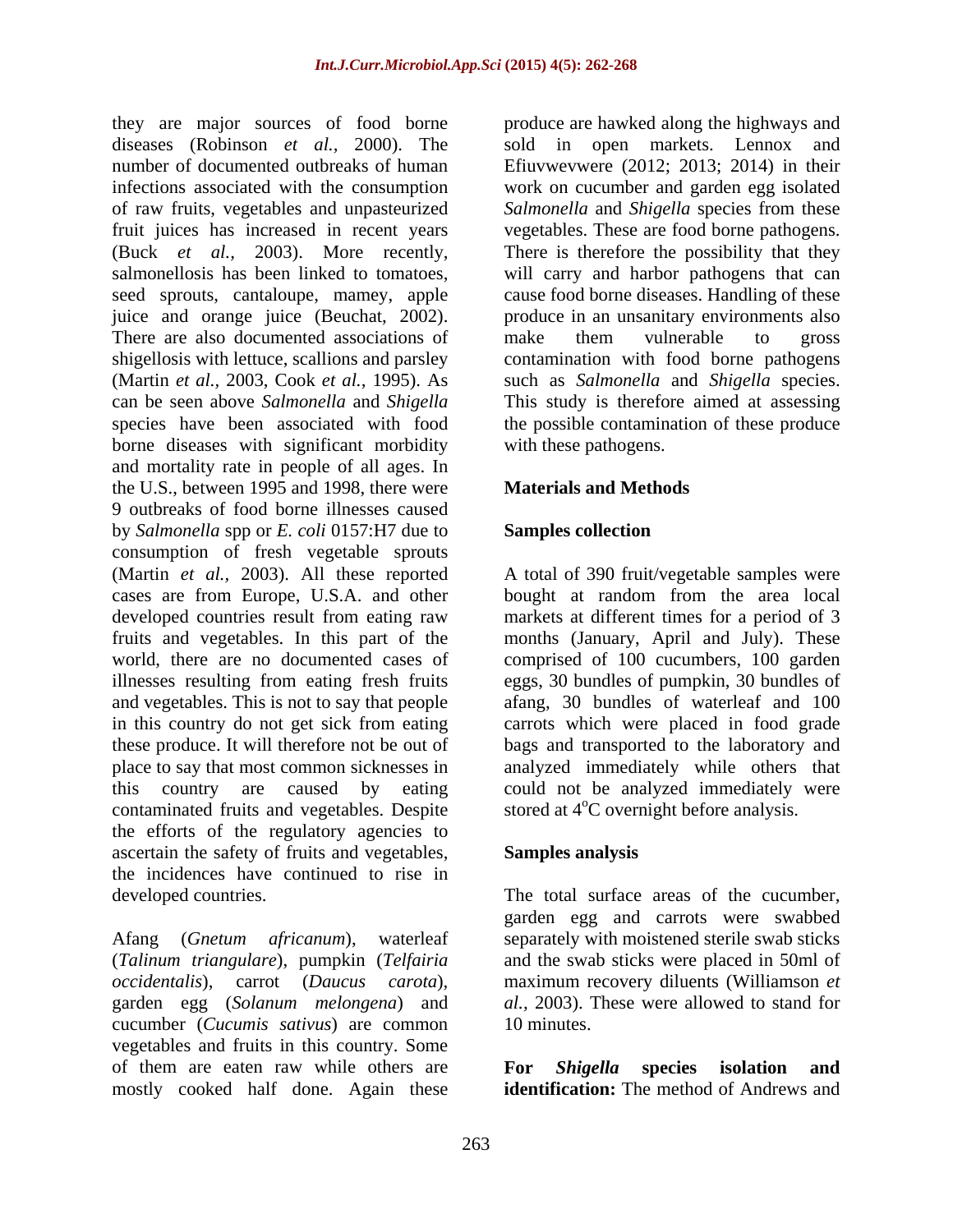Jacobson (2001) was used. Twenty five were mixed (vortexed,) and 10 µl from each 225 ml of shigella broth containing 3.0 streaked on bismuth sulfite (BS) agar, microgram per ml of novobiocin and xylose lysine desoxycholate (XLD) agar, biochemically. Twenty grams each of the pumpkin, afang and waterleaf samples were properly to dislodge any microorganisms

adjusted to  $6.8 \pm 0.2$  with 1N NaOH or 1N determined. HCl, if necessary. These were incubated at  $35^{\circ} \pm 2.0^{\circ}$  C for  $24 \pm 2.0$  hours. After the **Results and Discussion** incubation, the flasks were shaken gently and 0.5 ml from each mixture was The mean aerobic counts per gram of the transferred to 10 ml Rappaport-Vassiliadis produce are shown in table 1 while the (RV) medium and another 1 ml mixture to percent incidence rates of the organisms on 10 ml tetrathionate (TT) broth. The RV medium was incubated at  $24 \pm 2$  h at  $42 \pm 2$ 0.2 °C (circulating, thermostatically The quality of fresh fruits and vegetables in controlled, water bath) and the TT broth was this country is of great concern. It is very incubated at  $24 \pm 2$  h at  $35 \pm 2.0$ °C. These clear that the most important problem facing

mills of the suspension was transferred into incubated TT broth and RV medium were incubated anaerobically for 20 hrs at 44<sup>o</sup>C. and Hektoen enteric (HE) agar. After After incubation, the suspension was shaken incubation, colonies typical of salmonella and streaked on MacConkey agar plates by were picked, stocked and biochemically spread plate method and incubated characterised. Fifty grams each of the anaerobically at  $42^{\circ}$ C for 24 hrs. The cucumber, garden egg and carrot samples isolated colonies were characterized were aseptically obtained and placed separately rinsed in 130ml of maximum Co., Cincinnati, OH). Further 10-fold recovery diluents. These were shaken dilutions were prepared up to  $10^{-4}$ . These that must have attached to the vegetables. culturing in duplicates. Also, 50g each of the These were allowed to stand for 5min. The fluted pumpkin, afang and waterleaf were method of Harrigan and McCance (1976) separately blended in a stomacher 400 was used as stated above in the isolation and (Techmar Co., Cincinnati, Ohio). Each identification of *Shigella* species on these blend was placed in 450ml peptone/saline vegetables. diluents and mixed properly. Further 10-fold **Salmonella isolation and identification** plate method, 0.5ml aliquot of each The method of Andrews *et al.* (2014) was produce was pipette and placed on used. Twenty five grams of each vegetable salmonella-shigella agar plates in triplicates was weighed aseptically and placed into using standard method of Mosupye and von sterile wide mouth Erlenmeyer flasks Holy (1999). A curved glass rod was used to containing 225 mL lactose broth. The spread the contents in the plates. The glass contents were manually mixed by rod was flamed after each use. The plates vigorously swirling the flasks for about 25 were incubated at 37oC for 18 hrs. At the times clockwise and 25 times end of incubation, the colony forming units counterclockwise. The flasks were allowed from the plates having between 30 to 300 to stand at room temperature for  $60 \pm 5.0$  colonies been counted, averaged and total minutes. The pH were measured and microbial loads of the produce were streaked on bismuth sulfite (BS) agar, xylose lysine desoxycholate (XLD) agar, and Hektoen enteric (HE) agar. After separately in 450ml peptone/saline diluents and blended in a stomacher 400 (Techmar Co., Cincinnati, OH). Further 10-fold  $-4$  These . These were allowed to stand for 5 min. before dilutions were made up to  $10^{-5}$ . Using spread suspension from  $10^{-4}$  and  $10^{-5}$  of each and  $10^{-5}$  of each  $-5$  of each of each determined.

### **Results and Discussion**

the produce are shown in table 2.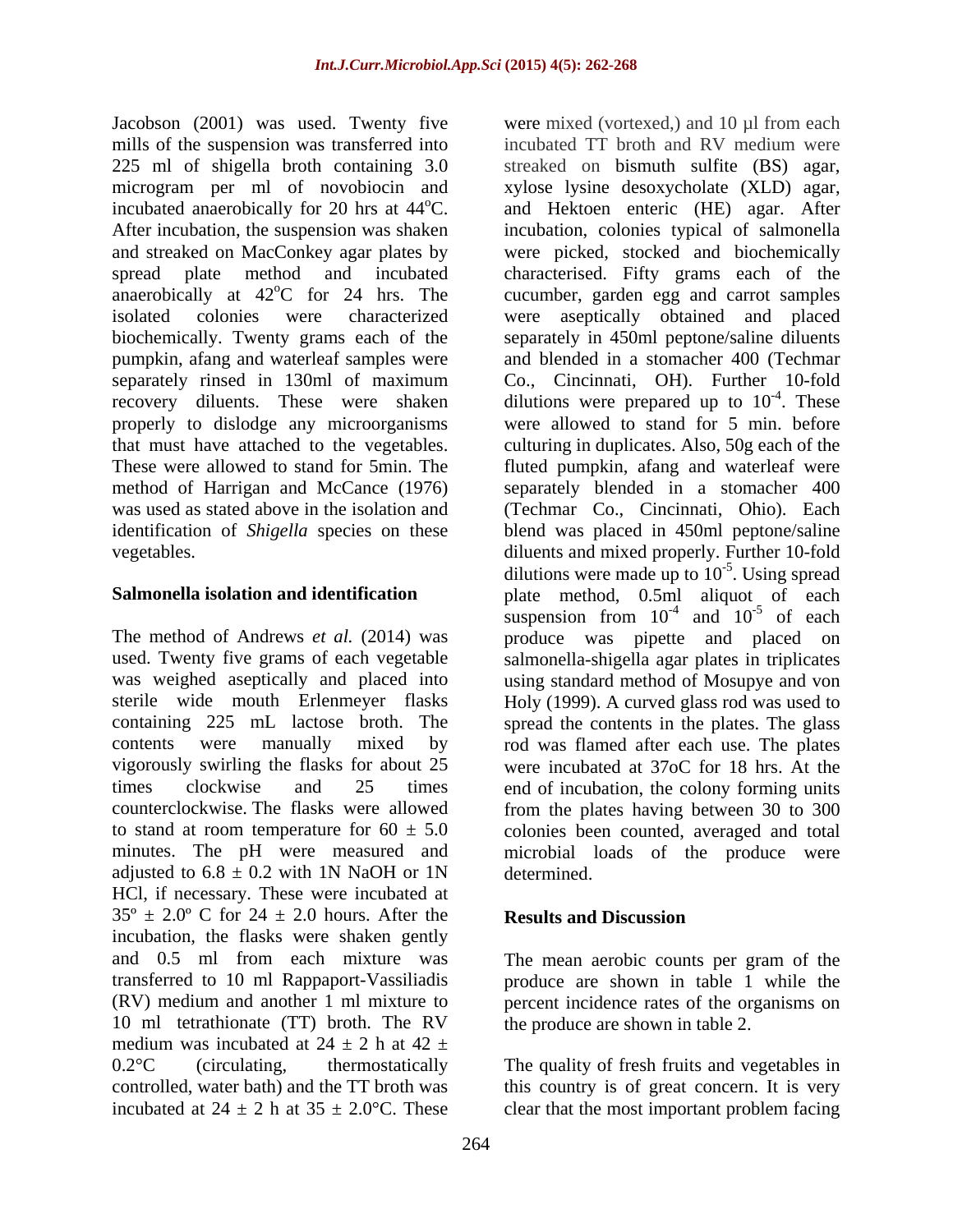the fresh produce industry is one of food safety. This study has shown that the diseases are particularly prevalent, produce studied was grossly contaminated with foodborne pathogens, *Salmonella* and *Shigella* species. This is in line with the microbial food borne hazards. Fresh fruits and mear sanitary facilities, harvest, and the fresh produce industry is one of food<br>
sarely. This study has shown that the disseass are particularly prevalent,<br>
sproduce studied was grossly contaminated determining the proportion due to food<br>
with foodborne pathog

diseases are particularly prevalent, determining the proportion due to food borne diseases can be difficult.

works of Lennox and Efiuvwevwere, (2012, Clinical laboratory and public health 2013 and 2014). The incidence rates of the infrastructure to perform such assessments is two pathogens are highest in pumpkin and not always present. This makes it difficult to waterleaf. Also, these two vegetables determine the food products that are showed very high microbial loads higher responsible for most of the diarrhoeal than the approved minimal levels. Some of diseases. Estimates show that each year two these produce are consumed raw while million people die from diarrhoeal diseases, others are cooked half-done before mostly attributed to contaminated food and consumption. Changes in food consumption drinking water. Fresh produce is susceptible have brought to light unrecognized to contamination during growth especially and vegetables consumption has increased distribution (Nguyen the and Carlin, 2000). sanitary facilities, harvest,

**Table.1** Mean total *Salmonella* and *Shigella* species counts for each produce

| Produce        | Average cfu/g                  |
|----------------|--------------------------------|
| Cucumber       | $1.41 \times 10^4 \pm 0.03$    |
| Garden egg     | $1.2 \text{ X } 10^3 \pm 0.04$ |
| Carrot         | $2.4 \times 10 \pm 0.01$       |
| Fluted pumpkin | $2.5 \times 10^5 \pm 0.03$     |
| Waterleaf      | $2.4 \text{ X } 10^5 \pm 0.02$ |
| Afang          | $1.4 X 10 \pm 0.01$            |

Mean of 3 determinations

**Table.2** Percent incidence rates of *Salmonella* and *Shigella* species

| Produce    | Organism Total No. detected Total samples Percent occurrence |
|------------|--------------------------------------------------------------|
| Cucumber   | Salmonella spp 43 100 43                                     |
|            | $\int$ <i>Shigella</i> spp 21 100 21                         |
| Garden egg | Salmonella spp 34 100 34                                     |
|            | $\int$ <i>Shigella</i> spp 14 100 14                         |
| Carrot     | Salmonella spp 5 100 5                                       |
|            | $\beta$ Shigella spp ND 100 0                                |
| Pumpkin    | Salmonella spp 16 30 bundles 53                              |
|            | $\vert$ <i>Shigella spp</i> 10 30 , 33                       |
| Waterleaf  | Salmonella spp 23 30, 77                                     |
|            | $\vert$ <i>Shigella spp</i> 17 30 , 53                       |
| Afang      | $\vert$ Salmonella spp 2 30 , 7                              |
|            | Shigella spp ND 30,, 0                                       |

Mean of 3 determinations Key: ND - not detected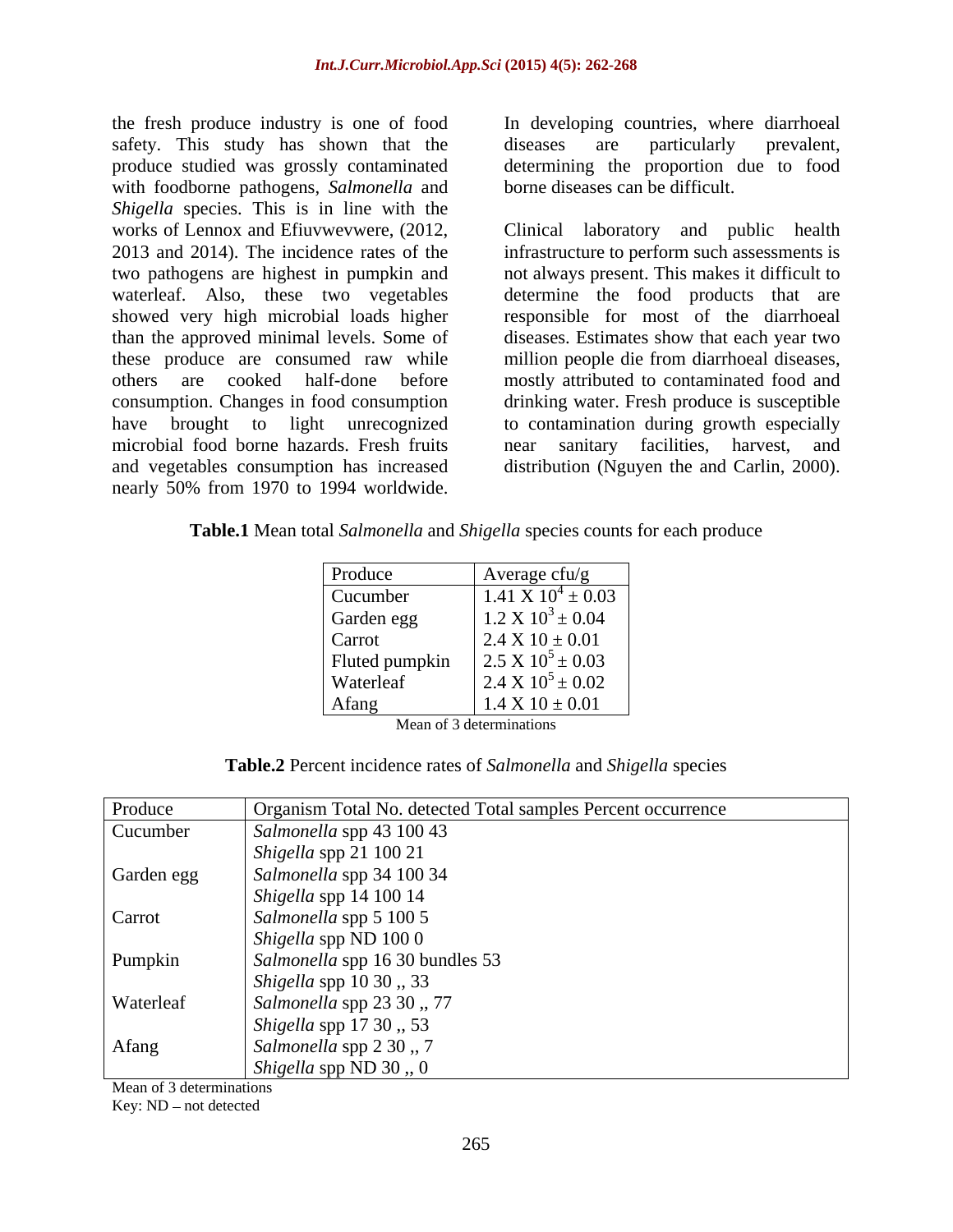Again, in the market places where they are that increased consumption of fresh produce sold, they are usually kept on the ground and

increase in the consumption of these produce morbidity and mortality that can be Pathogens on the surface of produce (e.g., at room temperature (Reis *et al.,* 1990).

Among the studied vegetables, waterleaf, References pumpkin and cucumber are usually grown on soils contaminated with animal feces as Acker, M., Mahon, B., Leahy, E., Damrow, manure or contaminated sewage. Over twothirds of cases of shigellosis in the United States are caused by eating vegetables from a field contaminated with sewage. The studied vegetables are consumed widely in this part of the world and in an increasing manner. The problem here is lack of surveillance for and Chemo therapy. American Society food borne disease outbreaks which have food borne disease outbreaks which have for Microbiology, 257 Pp.<br>made it difficult to document food borne Andrews, W.H., Jacobson, A. 2001. Isolation diseases and outbreaks. With the occurrence of 5–77% of Salmonella species on the studied produce, it is likely that consumption U.S. Food and Drug Administration. of these vegetables will in most cases result Andrews, W.H., Jacobson, A. and in food borne diseases. This is in agreement with the studies carried out in the United identification of *Salmonella* species States from 1990 to 1997, which reported

tables where flies uncontrollable perch on borne outbreaks associated with foods such (Beuchat, 1996; Hedberg and Osterholm, as sliced cantaloupe Reis *et al.* (1990), green 1993; Sapers *et al.,* 2005). This calls for onions Cook *et al.* (1995), unpasteurized carefulness during growth, harvest and cider Besser *et al.* (1993), fresh squeezed distribution. It is therefore necessary to wash orange juice Cook *et al.* (1996), lettuce and rinse these produce which may reduce Acker *et al.* (1996), raspberries Herwaldt and the number of pathogens on the surfaces Ackers (1997), alfalfa sprouts Mahon *et al.* (Buck *et al.,* 2003). (1997), sliced tomatoes Wood *et al.* (1991), Beuchat (1998) also stated that the effect of low percentages but it is important to know washing in reducing the number of bacteria that infectious dose of 100 cells of *Shigella* present is small with reductions of 0.1 species or less consumed can cause food 1/log<sub>10</sub>. The percent occurrence of the borne disease. Its occurrence ranged between pathogens on the vegetables is an indication 0 and 53%. The loads and incidence of these of the susceptibility of these produce to pathogens on the produce show the safety contamination by *Salmonella* and *Shigella* levels of these produce and cause for species and other food borne pathogens. The concern, particularly given the serious has also increased food borne diseases associated with these pathogens. The surface caused by *Salmonella* and *Shigella* species. of vegetables and fruits may be contaminated melons) can contaminate the inner surface from this study. It is therefore necessary to during cutting and multiply if the fruit is held take adequate safety precaution before eating may have contributed to a series of food Reller *et al.* (2006). *Shigella* spp occurred in morbidity and mortality that can be by human or animal feces as can be seen any of these vegetables.

## **References**

- T., Hutwagner, L., Barrett, T. 1996. An outbreak of *Escherichia coli* O157:H7 infections associated with leaf lettuce consumption, Western Montana Proceedings of the 36th Interscience Conference on Antimicrobial Agents
- and identification of *Shigella* species. In: Bacteriological analytical manual.
- Andrews, W.H., Jacobson, A. and Hammack, T. 2014. Isolation and from food products. Bacteriological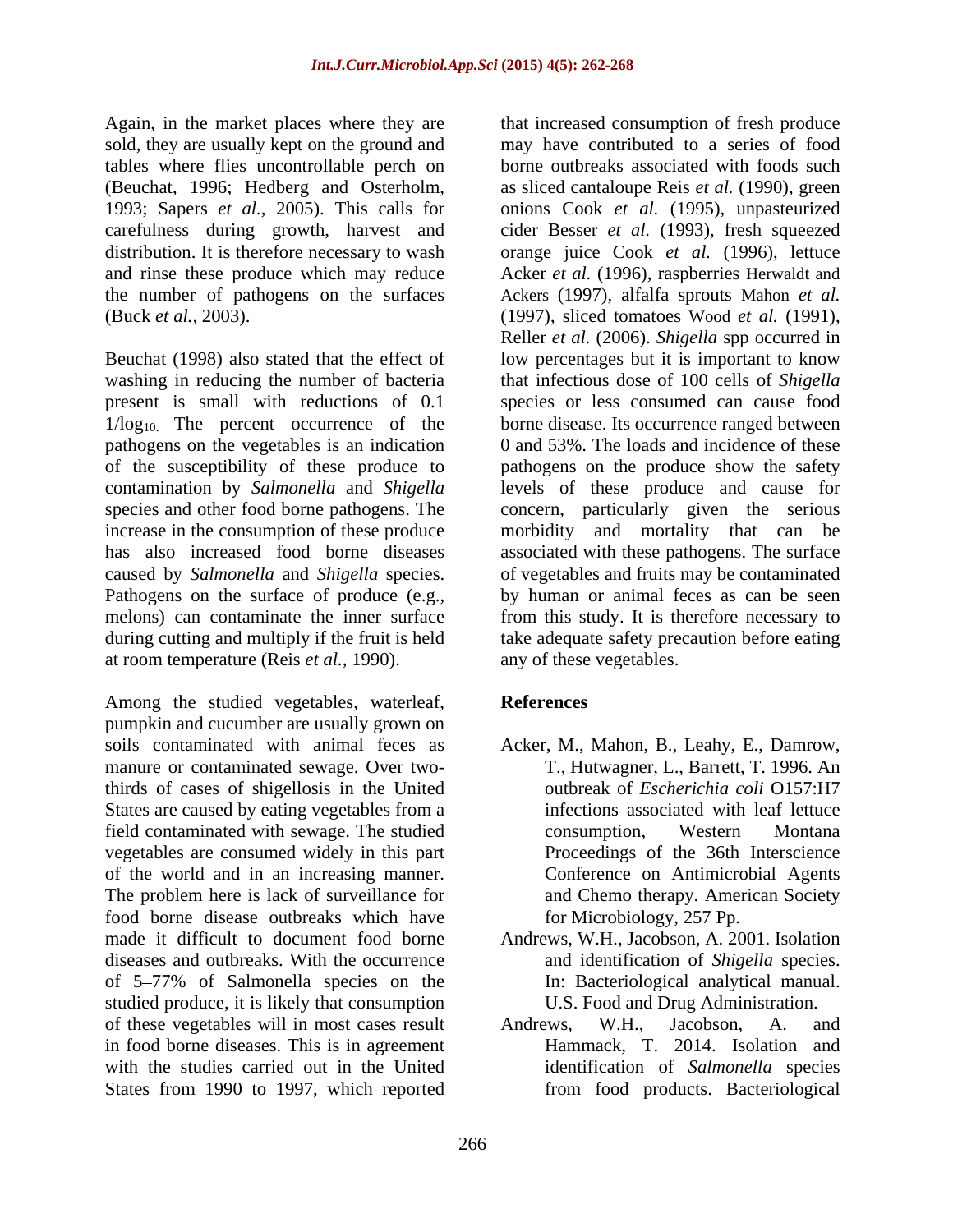- Besser, R.E., Lett, S.M., Weber, T., Doyle,
- microorganisms associated with fresh Technol., 4(11): 071–073.
- Beuchat, L.R. 1998. Decontamination of *review.* Food Safety Unit. World *Microbiol.*, 3(2): 13–17.
- Beuchat, L.R. 2002. Ecological factors vegetables*. Microbes infect.,* 14: 413
- Buck, J.W., Walcott, R.R., Beuchat, L.R.
- Cook, K.A., Swerdlow, D., Dobbs, T., unpasteurized orange juice. *Infect. Dis.*, 5:607–625. Prevention. 62: 1278–1284.
- the 44th Annual Conference of the
- Harrigan, W.F., McCance, M.C. 1976.

analytical manual, U.S. Food and Drug Administration. Academic Press, London. 452 Pp. microbiology. Revised Edition.

- M.P., Barrett, T.J. 1993. An outbreak butbreaks of foodborne and of diarrhea and hemolytic uremic waterborne gastroenteritis. Clin. syndrome from *Escherichia coli* Hedberg, C.W., Osterholm, M.T. 1993. Outbreaks of foodborne and waterborne gastroenteritis. *Clin. Microbiol. Rev., 6:* 199-210.
- O157:H7 in fresh pressed applecider. Lennox, J.A., Efiuvwevwere, B.J.O. 2012. *JAMA*, 269: 2217–20. Microbiology of freshly harvested and Beuchat, L.R. 1996. Pathogenic market retailed cucumber. *Asian J. Sci. Technol.,* 4(11): 071–073.
	- produce. *J. Food Prot.,* 59: 204 216. Lennox, J.A., Efiuvwevwere, B.J.O. 2013. fruits and vegetables eaten raw. *A*  Microbial dynamics during cucumber fermentation. *Global Res. J. Microbiol., 3*(2): 13–17.
	- Health Organization. Lennox, J.A. Efiuvwevwere, B.J.O. 2014. influencing survival and growth of garden egg *Solanum melongena. Int. J.* human pathogens on raw fruits and *Curr. Microbiol. Appl. Sci.,* 3(7): 950 Microbial dynamics of fermenting 957.
	- 423. Mahon, B.E., Ponka, A., Hall, W., Komatsu, 2003. Recent trends in microbiological safety of fruits and vegetables. *Plant*  Salmonella infections caused by alfalfa *Health Prog.*, 110: 200–210. sprouts grown from contaminated K., Dietrich, S.E., Siitonen, A. 1997. An international outbreak of sprouts grown from contaminated seeds. *J. Infect. Dis.*, 175: 876–82.
	- Wells, J., Puhr, N., Hlady, G. 1996. An Martin, D.L., Mead P.S., Suarez, L., outbreak of *Salmonella hartford* Slutsker, L. 2003. Food related illness associated with fresh-squeezed and death in the United States. *Emerg. Infect. Dis.,* 5: 607–625.
	- Proceedings of the 45th Annual Mosupye, F.M., Von Holy, A. 1999. Epidemic Intelligence Service Microbiological quality and safety of Conference; Atlanta, GA. Atlanta street vended foods in Johannesburg (GA): Centers for Disease Control and city, South Africa. *J. Food Protect.,* 62: 1278–1284.
- Cook, K.A., Boyce, T., Langkop, C., Kuo, Nguyen the, C., Carlin, F. 2000. Fresh and K., Swartz, M., Ewert, D. 1995. Scallions and shigellosis: a multistate microbiological safety and quality of outbreak traced to imported green foods. B.M. Lund, T.C. Baird-Parker, onions [abstract]. Proceedings of G.W. Gould (Eds). Aspen Publication, processed vegetables. In: The Gaithersburg. Pp. 620–684.
	- Epidemic Intelligence Service; Centers Reis, A.A., Zaza, S., Langkop, C., Tauxe, for Disease Control and Prevention: R.V., Blake, P.A. 1990. A multistate 1995: 36. outbreak of *Salmonella chester* linked Laboratory methods in food and dairy the  $30<sup>th</sup>$  Interscience Conference on R.V., Blake, P.A. 1990. A multistate to imported cantaloupe. Proceedings of Antimicrobial Agents and